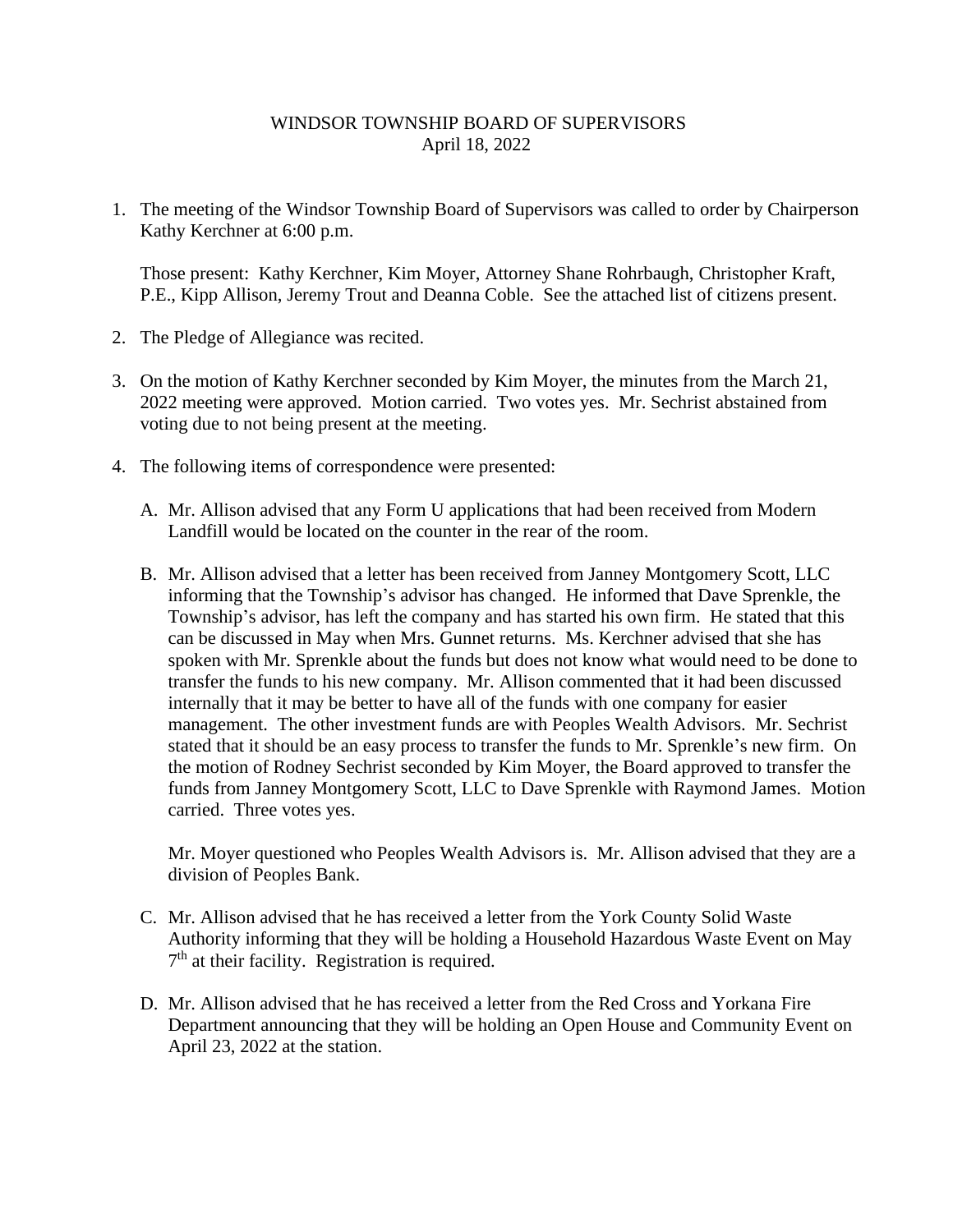Page 2 April 18, 2022

- 5. Windsor Township Fire & Rescue Association Scott Gingrich was present.
	- A. Mr. Gingrich advised that the next Fire Chief's meeting will be held on April 28, 2022 at Yorkana Fire Company.
	- B. The Board received copies of the Monthly Call Volume Report for the Red Lion Area Ambulance Association.
	- C. 2019 2020 Compliance Audit for the former Felton Firefighter's Relief Association Mr. Gingrich advised that in order for the merger of the Felton and Red Lion Relief Associations to occur, an audit was required. He commented that some of the timeframe had previously been audited. Mr. Gingrich informed that all actions were corrected and he can forward the letter of correction to the Township. He stated that they have put safeguards in place to ensure that they are not exceeding bond limits and they have addressed the finding regarding their minutes by making changes to their by-laws. Mr. Sechrist questioned who performs this audit. Mr. Gingrich advised that it is the Auditor General.
	- D. 2018 2020 Compliance Audit for the Volunteer Firefighter's Relief Association of Leo Independent Fire Engine Company No. 1 – Discussed under 5C.
	- E. Mr. Gingrich stated that it had been presented at the last meeting that Winterstown is requesting approval to have access to the Township's Knox Box key to be installed in a dual key box. Winterstown would pay for it. He noted that they are a second call in a portion of the Township. On the motion of Rodney Sechrist seconded by Kim Moyer, the Board approved for Winterstown to have access to the Township's Knox Box . Motion carried. Three votes yes.
	- F. Mr. Gingrich announced that he is now on the Fire Association Board. He stated that unfortunately the meetings are at the same time as these meetings so he will have someone else attend. He commented that it will be good to have the voice of a volunteer fire company on the Fire Association Board.
- 6. York County Regional Police Department No one was present. Ms. Kerchner advised that Mr. Allison provided the Board with the 2021 Annual Report to review.
	- A. The monthly report is available for review.
- 7. Township Engineer:
	- A. Engineer's Report Mr. Kraft advised that the Board has received his report.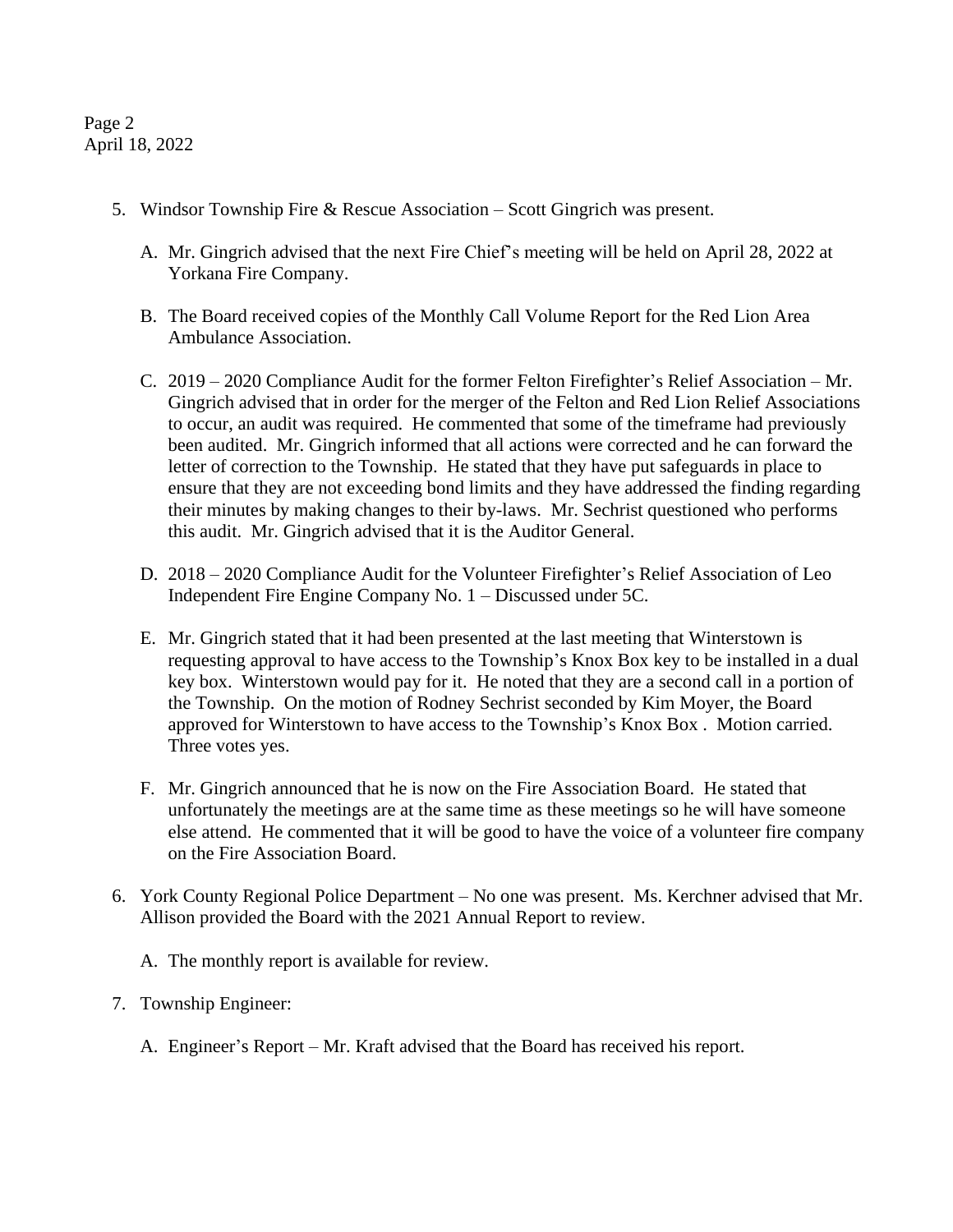Public Works Building Addition – Ms. Kerchner questioned if the plans have been finalized. Mr. Kraft advised that they are still working on updating the drawings.

- B. Community Center Additional Services Request \$98,950.00 Mr. Kraft advised that last fall the Windsor Township Planning Commission had recommended several changes and PennDOT is now requiring a left turn lane on Lombard Road. These changes have resulted in additional engineering fees. He noted that the Board has a copy of a letter from March in which there were negotiations with the architect to lower their fee. He is requesting approval of an additional \$98,950 for engineering fees. On the motion of Kathy Kerchner seconded by Kim Moyer, the Board approved the additional engineering expenses in the amount of \$98,950. Motion carried. Three votes yes.
- C. Windsor Manor Pump Station elimination Payment #2 \$62,239.25 Mr. Kraft advised that Doli Construction has signed payment application #2. Ms. Kerchner questioned how many more payments there will be. Mr. Kraft explained that there is an open NPDES Permit for the site and grass has not been established on one of the banks yet. Until all of this work is completed and the permit is released, the project will remain open. Therefore, there will be at least one payment remaining. On the motion of Kim Moyer seconded by Kathy Kerchner, the Board approved Payment Application #2 in the amount of \$62,239.25. Motion carried. Three votes yes.
- D. Cost Estimates for the completion of streets in Taylor Estates Mr. Kraft advised that three quotes were obtained to complete the streets in Taylor Estates. These quotes do not include the blacktop as the Township is supplying it through the bid. The lowest quote is from York Excavating Company in the amount of \$180,904. Once the blacktop is added in, the amount will be approximately \$326,155.50. Ms. Kerchner asked how much money the Township collected from the bond. Mr. Allison stated that it is approximately \$336,000. The basins will also need to be cleaned up and the basin in Taylor Estates, Phase I will need to be converted. The NPDES Permit will also need to be closed out. Mr. Kraft stated that he is planning to set up a meeting with PennDEP to work through the process to close out the NPDES Permit.

Mr. Kraft advised that he recommends that the project be awarded to York Excavating Company. On the motion of Kathy Kerchner seconded by Kim Moyer, the project for the completion of the streets in Taylor Estates was awarded to York Excavating Company in the amount of \$180,904. Motion carried. Three votes yes.

E. Chapel View Pump Station Replacement – Mr. Kraft advised that the bid for the Chapel View Pump Station replacement was done about one year ago and the prices came in higher than anticipated. He stated that they have revised the bid documents to allow for two options as alternate bids so that the Township could choose either design. He advised that they would like to put the project out to bid at the end of April with the opening to be done prior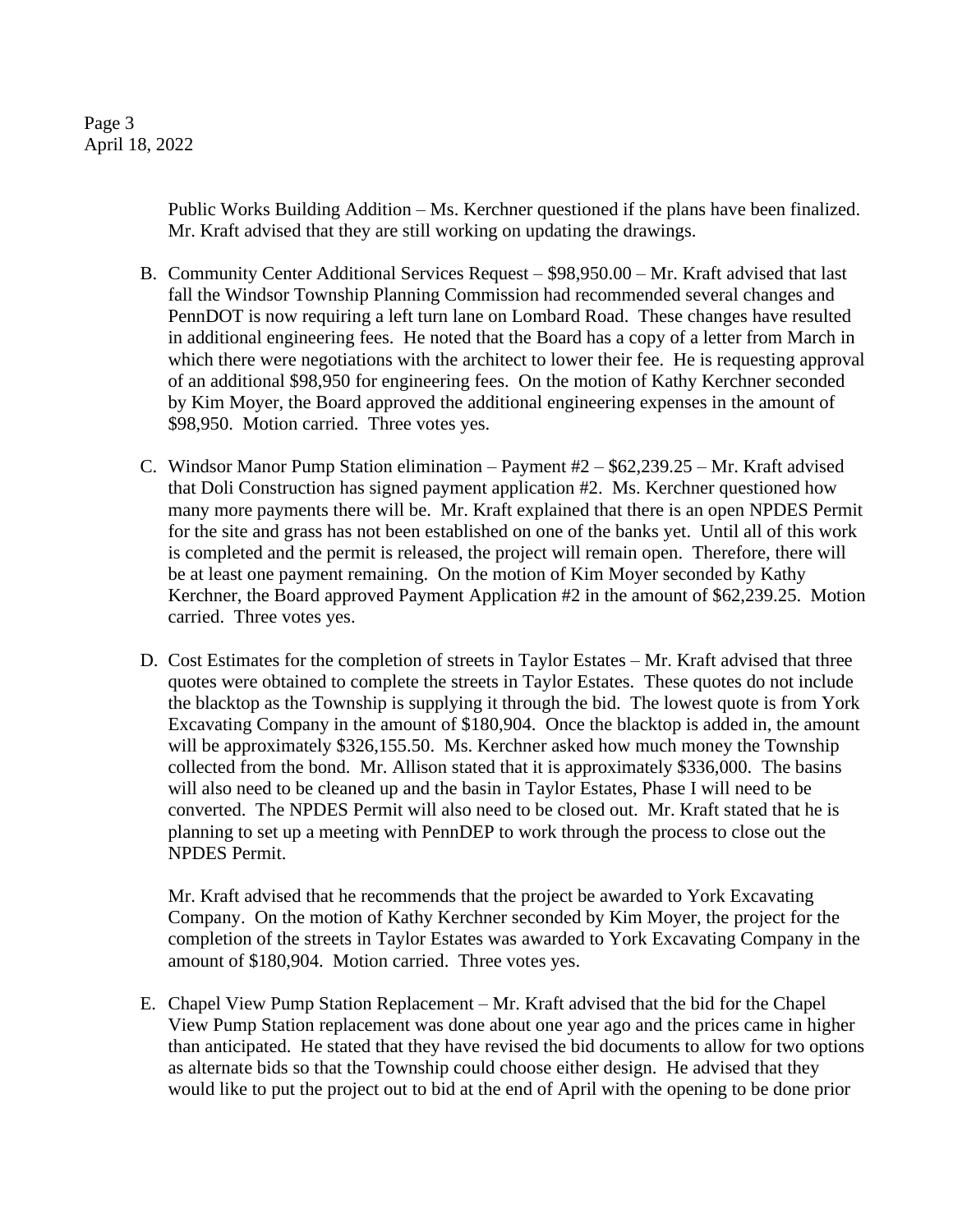to the June Board meeting. On the motion of Kathy Kerchner seconded by Kim Moyer, the Board approved to rebid the Chapel View Pump Station Replacement. Motion carried. Three votes yes.

- 8. Solicitor Attorney Rohrbaugh advised that he did not have anything to report.
- 9. Public Works:
	- A. Ms. Kerchner advised that the Board has received the monthly report for March. There were no questions.
	- B. Purchase of Enclosed Trailer for Sewer Department \$7,599.00 Mr. Sechrist questioned if there were any local companies that have enclosed trailers. Mr. Trout advised that they need a trailer that has barn doors and Woerner Brothers did not have any. He stated that All Pro Trailers off the Carlisle Pike has what they were looking for. Mr. Sechrist stated that he does not want the trailer to be overloaded that a pickup truck would not be able to pull it. Ms. Kerchner asked if this is only to haul the camera. Mr. Trout stated that this is a mid-sized unit which would also be able to hold a 35 gallon water tank. Ms. Kerchner commented that the water tank would be addressed at a later time. She noted that it had been previously discussed about having a desk in the trailer as well. She commented that previous supervisor Mr. Heffner had not been in favor of this as he felt it was unnecessary. She stated that she wants to make sure that it is understood that they should not expect that other things will be purchased for the trailer. Mr. Trout stated that he would only be asking for tools for the trailer but would address that at a later time. Mr. Allison noted that this may not be necessary as there are tools on the truck. On the motion of Kathy Kerchner seconded by Rodney Sechrist, the Board approved the purchase of an enclosed trailer for the Sewer Department in the amount of \$7,599.00. Motion carried. Three votes yes.
	- C. Purchase of a Power Angle Broom \$27,000.00 Mr. Trout advised that the Board has a quote from Messick's Equipment for the purchase of a Power Angle Broom. He stated that he budgeted \$22,000 which would be for 10' broom. He stated that when the brush is angled, a 10' broom does not cover the full 10' width of a driving lane. A 12' broom would cover the lane and this is the size that the quote is for. Mr. Sechrist questioned if the Township would be trading the old one in. Mr. Trout stated that it is not worth anything and that they could keep it for parts. Ms. Kerchner questioned if this is used to sweep the road. Mr. Trout stated that it is. It is used to clean up debris after storms. Ms. Kerchner asked if there is any area where a 12' broom is too big. Mr. Trout stated that there is not. He noted that most roads are 20' to 22' wide. This would require three passes to cover the entire road with a 10' broom. Mr. Allison questioned if the extra pass on the road is worth the extra cost. Mr. Trout noted that extra pass wears the broom down. Ms. Kerchner asked how frequently this is used. Mr. Trout stated that it is used often. Ms. Kerchner asked if there is any difference in the piece of equipment from Stephenson's Equipment versus the one from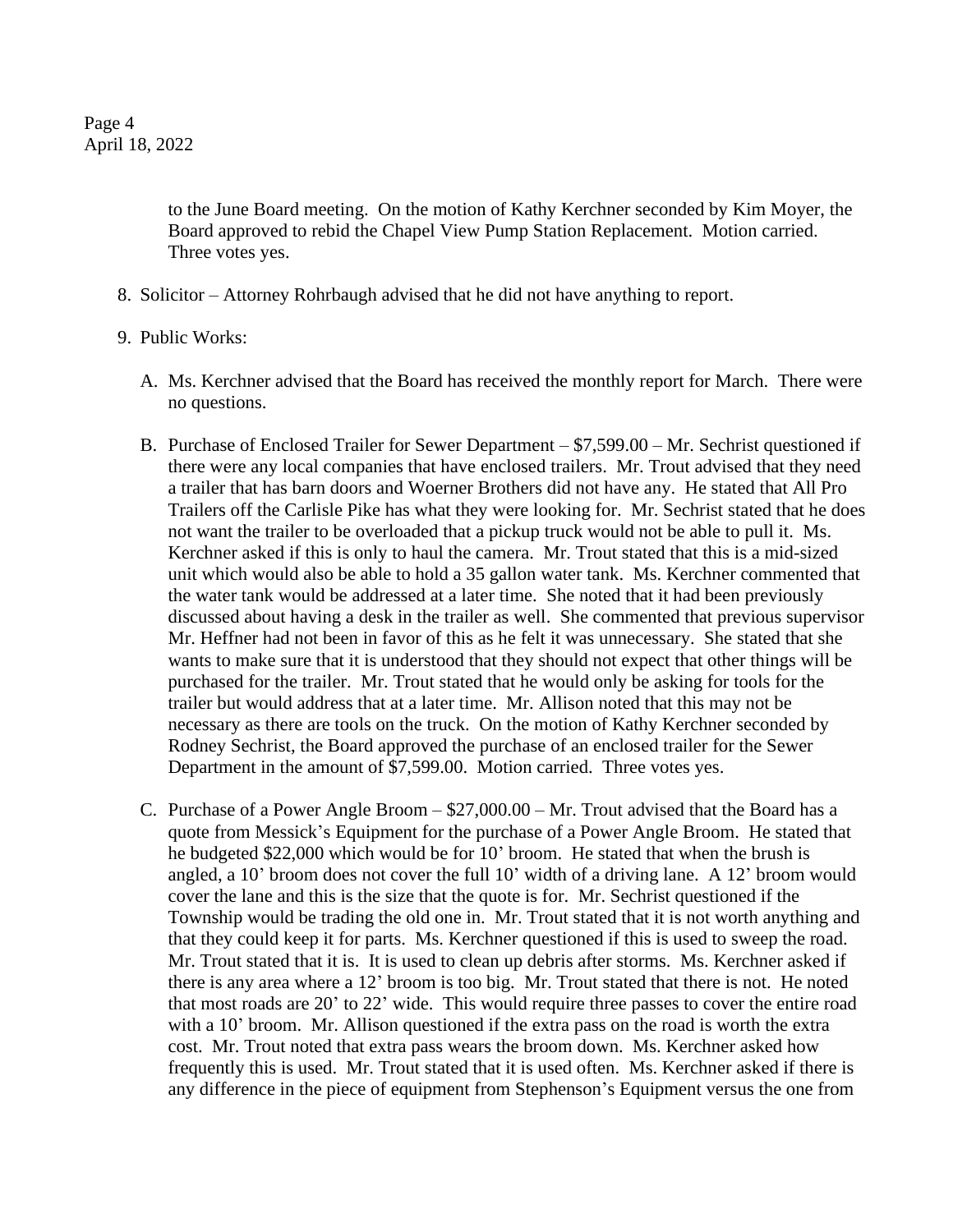## Page 5 April 18, 2022

Messick's. Mr. Trout advised that they are the same. He noted that Messick's is offering it through COSTARS. On the motion of Kathy Kerchner seconded by Kim Moyer, the Board approved the purchase of the 12' Power Angle Broom from Messick's Equipment in the amount of \$27,000 with the balance of the amount not budgeted being paid from the Vehicle & Equipment Fund. Motion carried. Three votes yes.

- D. Ice Machine replacement at Public Works Building Mr. Trout informed that the ice machine at the Public Works Building has broken and needs to be replaced. He advised that the current machine is an undercounter unit. He stated that he has provided the Board with a quote for a machine that is comparable to the current one as well as a machine that has a bin which allows for a larger capacity. Mr. Sechrist asked how long it takes to replenish the ice in the machine. Mr. Trout advised that the smaller unit produces 175 pounds per day and the larger unit produces 490 pounds per day. He stated that during the summer, the Highway Department takes all the ice before they head out for the day and then there is none left for the Sewer Department. Ms. Kerchner questioned what the ice is used for. Mr. Trout advised that it is for their water jugs. The cost for the under counter unit ranges from \$5,700 to \$5,900. The larger unit is \$6,832.55. Daniel L. Neff, Inc. will install the machine. Mr. Allison noted that this purchase was not budgeted and will need to be paid from the Vehicle & Equipment Fund. On the motion of Rodney Sechrist seconded by Kim Moyer, the Board approved the purchase of the ice machine with bin in the amount of \$6,832.55. Motion carried. Three votes yes.
- E. Pave in Place Bids Mr. Trout advised that the Board has received a copy of the bid results. The low bidder is Kinsley. He stated that they have been used in the past and recommended approval. He noted that the cost is higher than he anticipated and some roads may need to be removed. On the motion of Kathy Kerchner seconded by Kim Moyer, the Board awarded the Pave in Place bid to Kinsley. Motion carried. Three votes yes.
- F. Ms. Kerchner noted that the new camera system has been installed at the park. She stated that it will provide better quality pictures than the old system.
- G. Ms. Kerchner questioned if the bills from Sewer Specialty are annual bills. Mr. Trout stated that they are.

10. Other Business:

A. Ms. Kerchner advised that the Board has received the Zoning Report for March. There were no questions. Ms. Kerchner thanked Mr. Allison for the extra work that he has been putting in since Mrs. Gunnet is out of the office. She also thanked the office staff for their efforts as well.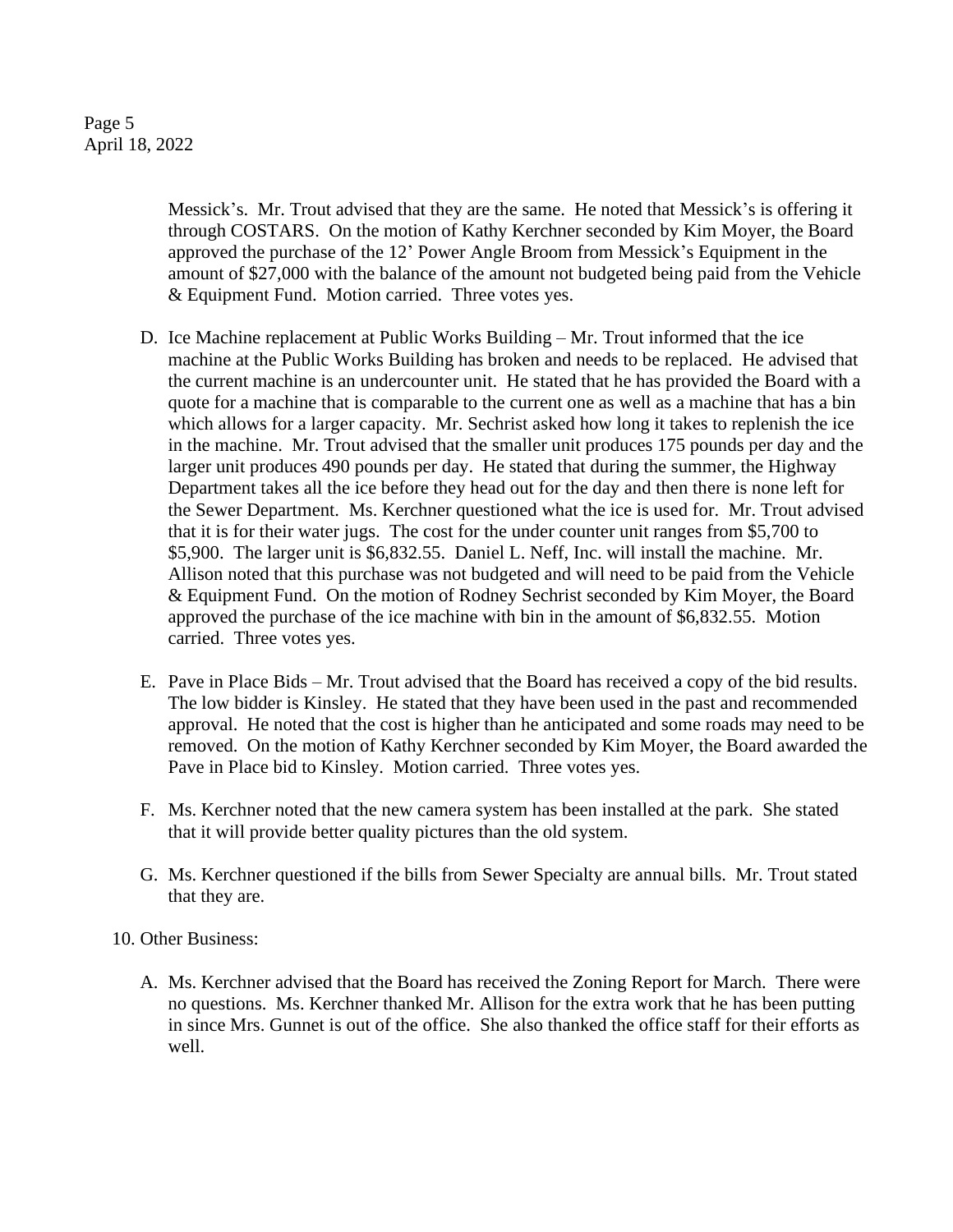Page 6 April 18, 2022

- B. Ms. Kerchner advised that the Board has received the Dog Officer Report for February. There were no questions. Mr. Allison stated that Klugh Animal Control is requesting a \$1.00 gas surcharge fee per call. He noted that this is not addressed in the contract and would need Board approval. On the motion of Kathy Kerchner seconded by Kim Moyer, the Board approved the gas surcharge fee. Motion carried. Three votes yes.
- C. Eagle Scout Service Project at Freysville Park Covered Two-Sided Bench Mr. Allison advised that a local scout is looking to install a covered two-sided bench at Freysville Park for his Eagle Scout Service Project. Ms. Kerchner stated that she is happy to hear that scouts are interested in continuing to do projects at our park. Mr. Allison stated that he has provided a map of the park with a suggested location. It would be along the trail as it heads up the hill to the left of the tennis courts. Ms. Kerchner stated that this is a good location since there are no benches in this area and the trail continues uphill toward the woods. On the motion of Kathy Kerchner seconded by Kim Moyer, the Board approved the Eagle Scout Project for the installation of a Covered Two-Sided Bench at Freysville Park. Motion carried. Three votes yes.

Mr. Sechrist asked which Boy Scout Troop he is from. Mr. Allison advised that it is Troop 50.

D. Draft Ordinance Amendment – Non-commercial keeping of livestock in residential zones – Mr. Allison advised that in response to the requests and discussions regarding the keeping of livestock on smaller lots, he has prepared a draft amendment to address this. He explained that the proposed draft would allow for six (6) Group 1 animals, defined as having an average adult weight of less than 10 pounds, to be permitted in the residential zones on lots sized 2 acres to 4.99 acres. No roosters would be permitted and there would be setbacks from property lines for the enclosures. He stated that if the Board is satisfied with these regulations, the draft would need to be sent to the York County Planning Commission for review. On the motion of Kathy Kerchner seconded by Kim Moyer, the Board approved to send the draft amendment to the York County Planning Commission. Motion carried. Three votes yes.

Ms. Kerchner questioned if the family that had made a presentation to the Board followed up with the Township. Mr. Allison stated that he placed a hold on their Notice of Violation while the discussion on changes was still taking place. He stated that he had told them that the Township would follow up with them.

E. Rehabilitation of Windsor Wonderland – Ms. Kerchner advised that the Board has received updated information for the playground. She questioned how long the park will need to be blocked off. It was estimated that it will take several months to complete the work. Mr. Allison stated that he believes the company manufactures the equipment after the order is placed. He noted that he and Mr. Shaffer had looked into the surcharge that is listed on the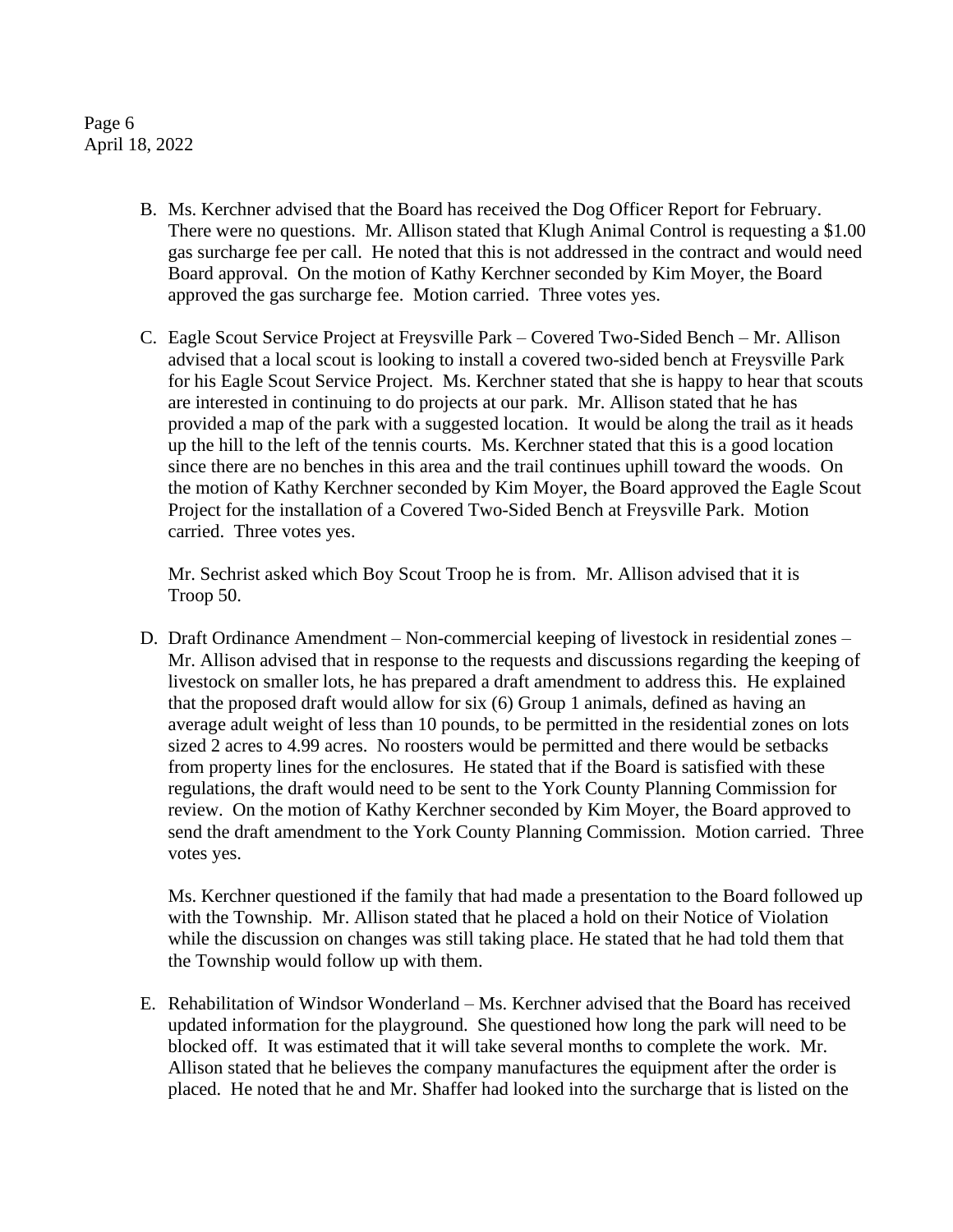Page 7 April 18, 2022

> quote. He informed that the company had put it in place several years ago and it is essentially a built in escalator. He noted that GameTime did make some other reductions. He questioned if the Board wants to wait to see if they are going to remove the surcharge or just move forward with signing the contract as it is. Ms. Kerchner questioned if the contract could be signed with the condition that if surcharges are eliminated companywide, they would drop our fee before payment is made. Attorney Rohrbaugh stated that if progress payments are being made, this may be able to be done. However, he stated that he believes if a contract is signed, it is not likely they would remove those fees. Mr. Allison advised that they are still working through the DCNR paperwork. He stated that this should be handled prior to May meeting and the Board could approve the contact at that time. He noted that the Township should hear by the end of April if a National Neighborhood Promise grant from Republic Services will be awarded.

F. Pavilion rental cut off – Suggesting August  $9<sup>th</sup>$  – Mr. Allison advised that a date should be set as to when pavilion rentals will no longer be accepted. He suggested August  $9<sup>th</sup>$ . He noted that the last day of the Summer Day Camp is August  $5<sup>th</sup>$ . This would also put it close to the start of the schoolyear. He stated that the Township has accepted two rentals after this date already. He contacted one of them and they are not in need of the playground area. He stated that he will need to contact the other renter. The Board agreed to this date. Mr. Allison advised that the Board had been provided with a map showing the area that would need to be blocked off. The Board was agreeable.

Mr. Sechrist questioned how the stormwater controls will be installed. Mr. Kraft advised that there is a specific base for the poured in place surface and they are still researching and designing the proper stormwater controls.

- G. Windsor Township Recreation Commission Ms. Kerchner reported that a meeting was not held in April. She questioned if Mr. Shaffer is tracking revenue and expenses for programs. Mrs. Coble advised that he is continuing to use QuickBooks for tracking purposes.
- H. Ms. Kerchner advised that the Board meeting scheduled for May 2, 2022 will be cancelled.
- I. Tropical Depression Ida Update Mr. Allison advised that the Township has been officially obligated funds in the amount of \$34,372.95. This covers the repairs to Taylor Road, Riddle Road and the water damaged office files. He added that there is still paperwork to be completed including providing information on the administrative time spent to complete the reimbursement application. He stated that he does not know how long it will take to receive the funds. Ms. Kerchner thanked him for finishing this project.
- J. COALITION Cyber Insurance Update Mr. Allison advised that all information has been provided to Kyocera for the upgrades that need to be completed to comply with the requirements for the cyber insurance. They expect to work on setting up the two factor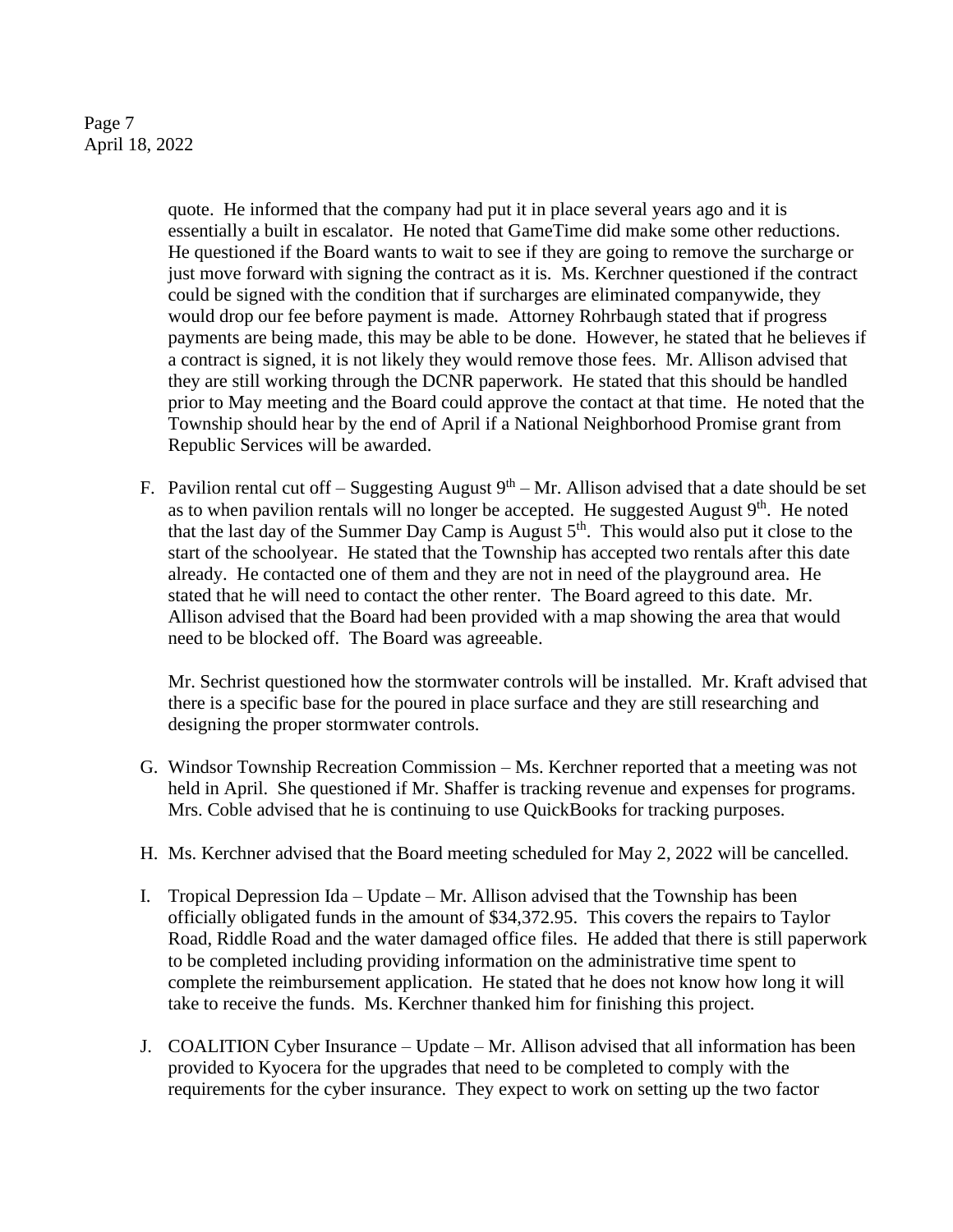Page 8 April 18, 2022

> authentication next week. He stated that he will need to contact Double Dog to see if they can meet the requirements for the cyber insurance for the Township's email accounts. If they cannot, it may be necessary to switch to Microsoft 365 managed by Kyocera. He commented that this may be a better option since they handle the managed IT services for the Township. Mr. Sechrist questioned what this insurance is for. Mr. Allison explained that if the Township was hit by a cyber attack on the computer system, this insurance policy would be used for any costs for file recovery and replacement of any equipment.

- K. Ms. Kerchner advised that an Electronics Recycling collection will be held on Saturday, April 23, 2022 from 9:00 a.m. to noon at the Public Works Building.
- L. Park camera installation Update Discussed under 9F

11. Unfinished Business:

- A. Servants, Inc. Mr. Allison advised that the Township has never donated to this organization and funds are not budgeted for donations. He stated that his concern is that if a donation is made, it is unknown if it would directly benefit a Township resident. Ms. Kerchner stated that she believes that if a donation were made to this organization, then other organizations would submit fund requests to the Township and this could cause a conflict. She stated that she does not recommend that a donation be made to Servants, Inc.
- B. York County Quick Response Team Funding Request Mr. Allison advised that funds are not budgeted to make a donation to the QRT but donations have been made to them in the past. Mr. Sechrist stated that he believes donations to the fire and police services should come first. There was discussion on the amount to donate.

On the motion of Kathy Kerchner seconded by Kim Moyer, the Board denied the request for a donation to Servants, Inc. and approved a donation in the amount of \$1,500 to the York County Quick Response Team. Motion carried. Three votes yes.

- 12. Public Comment There was none.
- 13. Supervisors Comments Ms. Kerchner asked the Board if they had any comments. Mr. Sechrist did not have any comments.

Mr. Moyer thanked Mr. Trout and the road crew for doing a good job street sweeping.

Ms. Kerchner stated that last year, the Board had approved to join in the Opioid lawsuit. She asked if there was an update. Attorney Rohrbaugh advised that he has not seen any action on this case and he believes it will be a long process.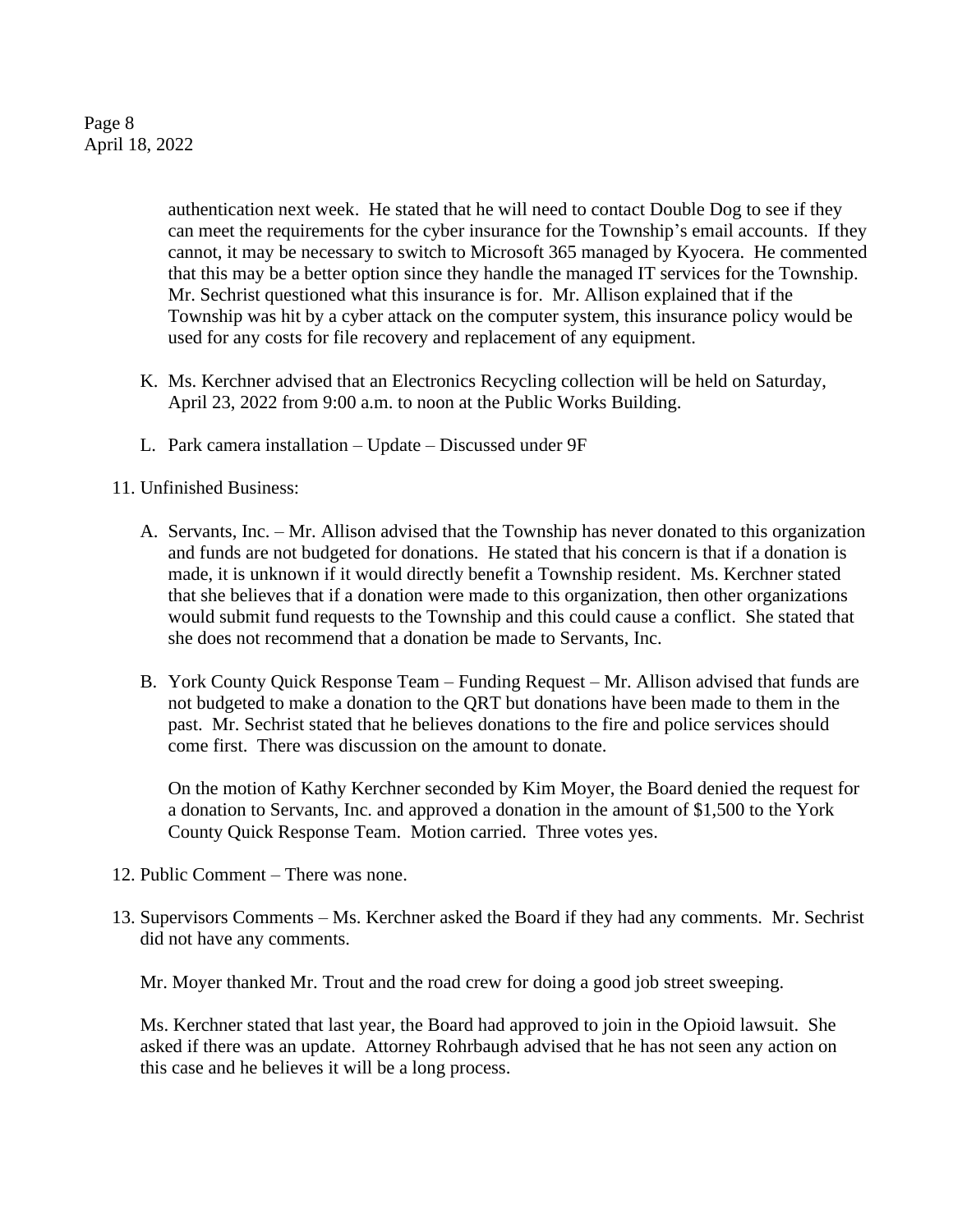Page 9 April 18, 2022

> Ms. Kerchner commented that Mr. Heffner's graveside service was very nice and she was thankful to enjoy breakfast with the employees who attended afterward.

- 14. On the motion of Kathy Kerchner seconded by Rodney Sechrist, the bills were approved. Motion carried. Three votes yes.
- 15. The meeting of the Windsor Township Board of Supervisors adjourned at 7:38 p.m.

Respectfully submitted,

Katherine A. Kerchner Chairperson